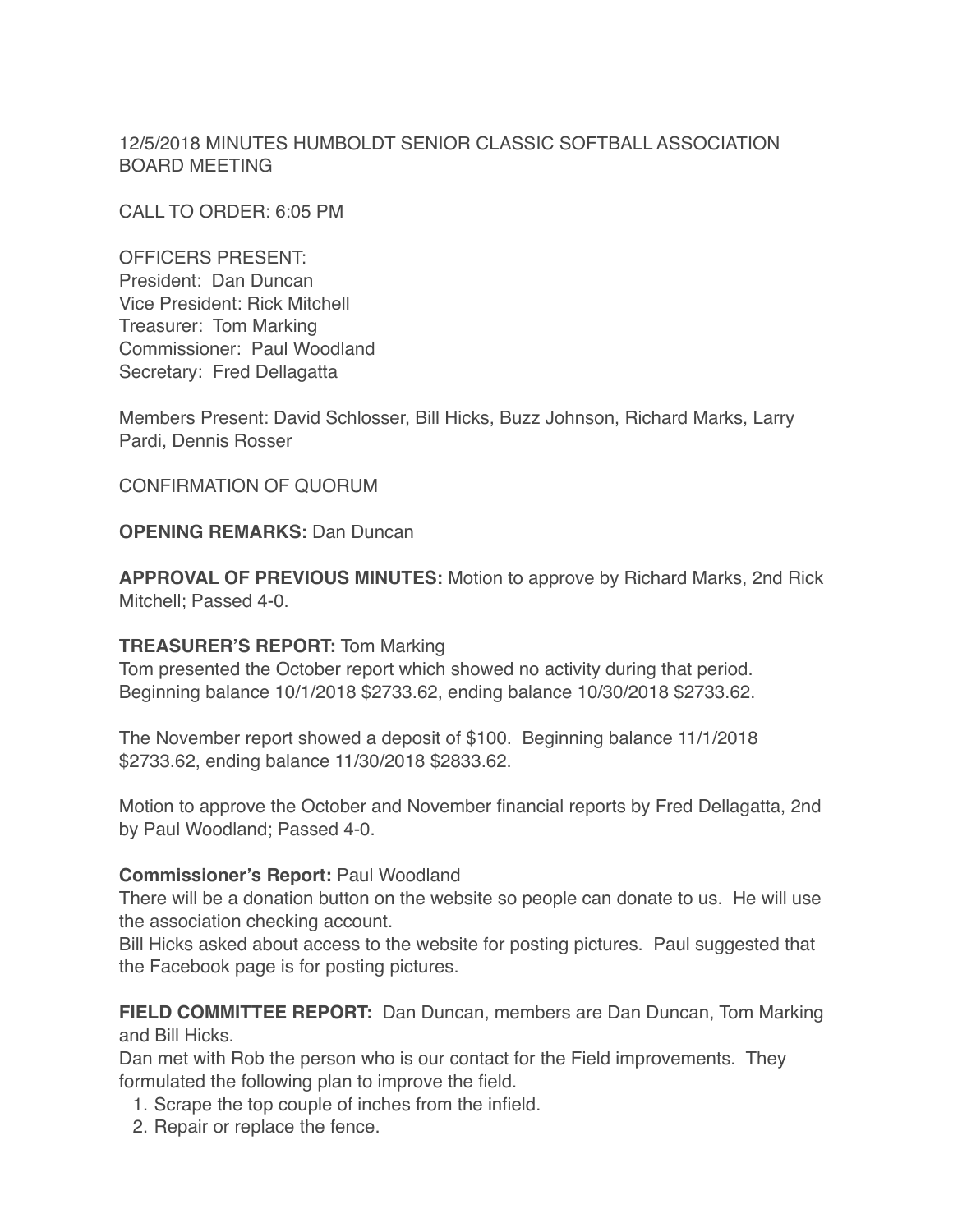- 3. Remove the fencing we don't need.
- 4. The association will set up the concrete forms and DANCO secures the concrete.
- 5. Tom Marking will layout the field. He said that bases could be 60', 65' or 70' apart from each other. At 70' we would extend the infield into the soccer field. It was decided 65' would be used. Tom Marking reported that the bleachers at the CR field were good enough to use at Samoa and only needed to be picked up and transferred over. Dan Duncan pointed out that the CR softball team will be using the CR field (and bleachers) for their Spring 19 season. Dan thought we could have them after that and he would be in contact with the CR construction team for permission to remove the bleachers and the timing for this action.

**RULES COMMITTEE REPORT:** Fred Dellagatta, Tom Marking, Bill Hicks Two meetings were held. The first at Pacific Union to discuss the out field line (Fred and Bill). The goal is to increase offense (base hits) by making it more difficult for an outfielder to throw out runners going from first base to second base. The first step was to figure out how the arc was drawn last year. It was concluded that last years line was a 145' arc drawn from home plate. This fact was disputed by David Schlosser during the meeting. He thought the line at CR was a 95' arc drawn from the pitcher's mound. The committee suggested that drawing an arc of approximately 113' from the pitchers mound would move the line back about 19' in centerfield while keeping the line at 145' on the foul lines. We also discussed moving the line out another 5' by using a 118' arc drawn from the pitcher's mound. This would move the line back from the current position about 24' in centerfield and put it at 150' on the foul lines. Trial games with the lines might be a way to test them out.

The second meeting was held at the Samoa Field (Fred and Tom). The agenda consisted of the following.

- 1. Outfield line Tom agreed with conclusions made by Fred and Bill from the previous Rules Committee meeting stated above.
- 2. Bats Aluminum Alloy, Wood, Composite. Concluded to keep the current rules in place which call for the use of wood bats for all except that aluminum alloy bats may be used by women and men 75 and over.
- 3. Jerry Rule Tom doesn't like the rule. Feels it was abused. Fred likes the rule because it allowed guys who could not run a chance to have a runner from home plate.
- 4. Sliding vs Run Through Rule Concluded the current rules work best for safety. Stopping on or sliding into a base protects infielders from getting run into by a base runner running through a base.

**Manager's Duties Committee:** - Paul Woodland, Brenda Blair, David Schlosser. The following document was read into the record at the previous meeting allowing a vote to approve at this meeting.

Motion to approve the duties of manager document by Bill Hicks, 2nd by David Schlosser; passed 11-0.

The position of manager of a HCSSA team comes with a great deal of responsibility.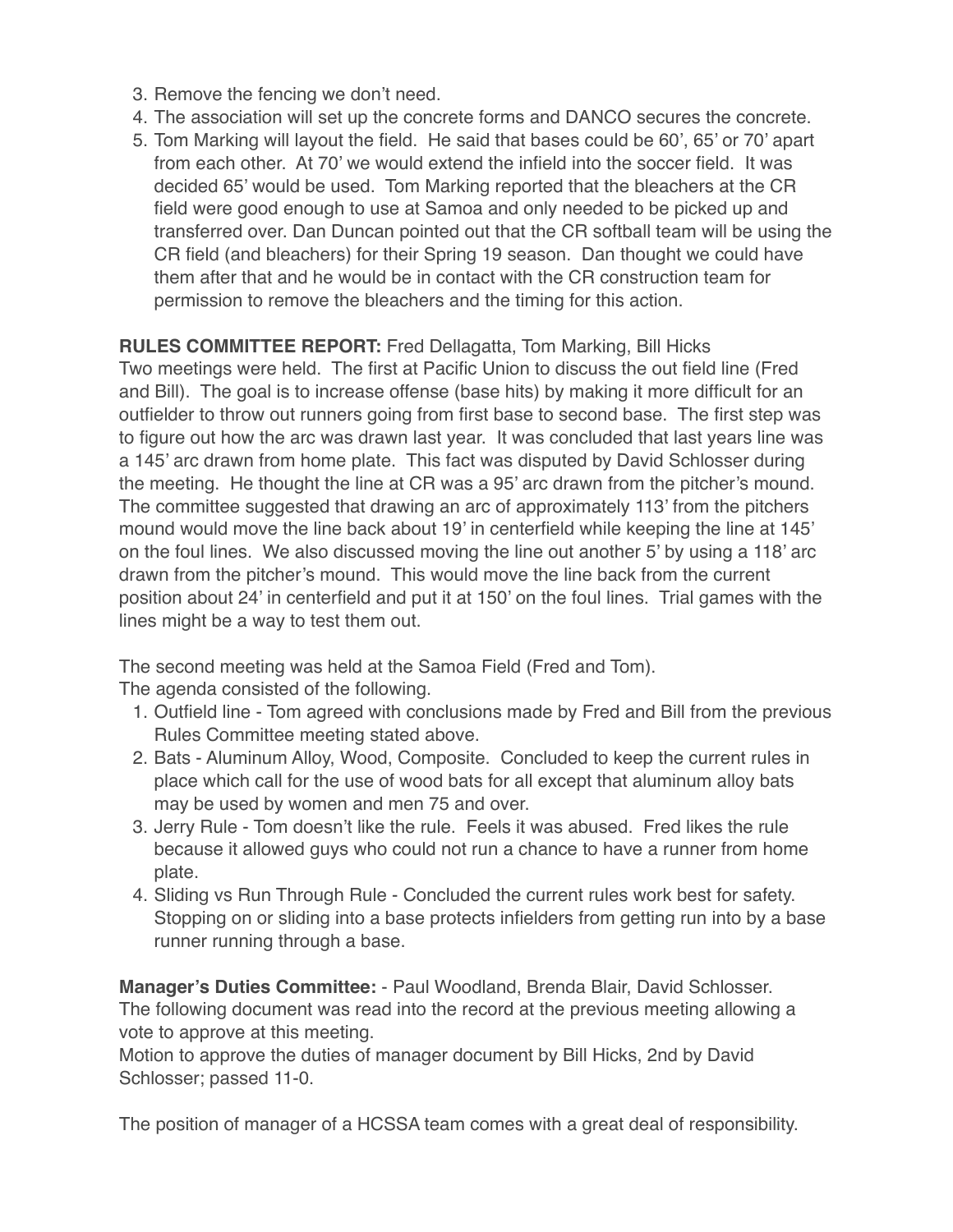The manager must serve the association in the capacity of team leader, role model, and liaison. The position calls for dedication, reliability, and effective communication skills. The duties of a manager include:

Team Leader –

Organize and maintain a team roster by drafting, recruiting, and signing players then submitting the proper documents (waivers) to the Association Commissioner Communicate directly with the Association Commissioner on all transactions involving players including trades, injuries, disciplinary problems, partings, and waiver signings

Coach games – submit line up, keep score, report scores to Association Secretary, and make sure everybody gets into the game for requisite innings

Insure that players use proper equipment like wood bats, regulation slow pitch softballs, and provide a new game ball for each home game

Check to make sure that playing conditions are conducive to safe play and the field has been properly prepared for the game

Inform players of all scheduled practices and games – time and location Role Model –

Exhibit good sportsmanship, fair play, and abide by the Association's rules and regulations while looking out for the safety and enjoyment of the other players – this takes precedence over winning games

Help teammates understand and adhere to the Association's playing rules and guidelines for fair play and good sportsmanship

### Liaison –

Attend all Board Meetings or send a designee to represent the team Communicate all pertinent information like rule changes, elections, practices, or special meetings to team members

A manager is appointed or elected (formally or informally) to the position by the players of the team. The position must be filled prior to the draft and needs to be approved by the Association Commissioner – an Association Member is not allowed to simultaneously hold the position of Manager and Commissioner.

# **Umpire Committee:** - Paul Woodland

The Umpire Committee has arranged for a fund raiser with Applebees on a Thursday in January.

**Mission Statement Committee:** - Paul stated that the league already had a Mission Statement on the website. He felt like a committee meeting was unnecessary. Dan stated that he did not get the opportunity to have his ideas about a mission statement heard because there was no meeting. Paul read the mission statement from the website out loud. The issue was tabled for the time being.

# **BY-LAWS AMENDMENTS DISCUSSION: David Schlosser**

Discussion of "quorum"

5 member quorum of 3 officers and 2 managers or designated appointee.

Everyone present gets to vote at the officer election meeting.

*At regular meeting*s officers vote. Additionally Managers/Team Representatives are